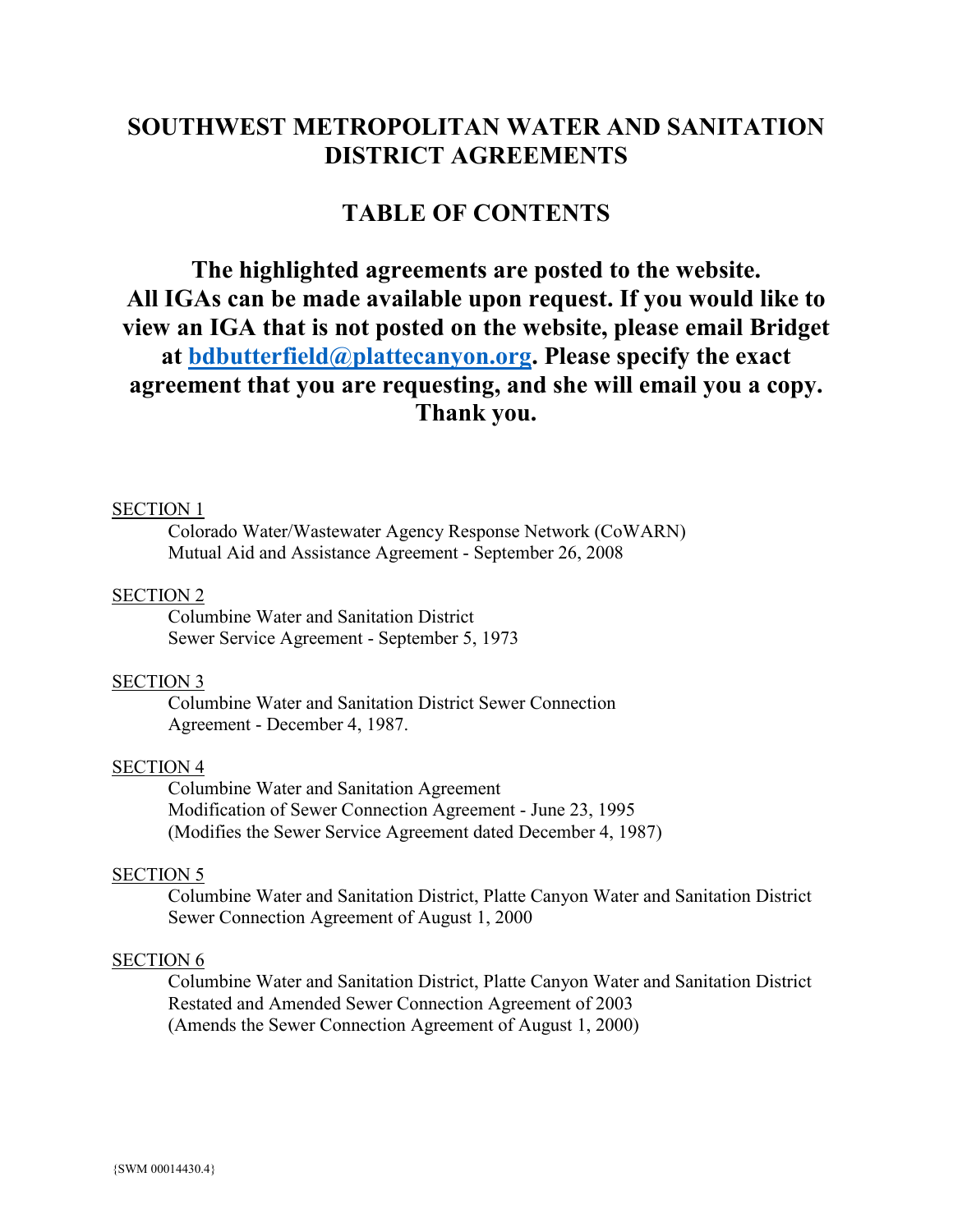### SECTION 7

Columbine Water and Sanitation District, Platte Canyon Water and Sanitation District Sewer Service Agreement and Amendment to 1973 Agreement – June 23, 2015

# SECTION 8

Columbine Water and Sanitation District Water Connection Agreement of April 21, 2017

#### SECTION 9

City and County of Denver - Board of Water Commissioners Participation Agreement - March 26, 1975 (Conduit 120)

#### SECTION 10

City and County of Denver - Board of Water Commissioners Participation Agreement - December 28, 1977 (Belleview - Simms)

# SECTION 11

City and County of Denver - Board of Water Commissioners Participation Agreement - September 27, 1983 (Conduit 131 - Phase II)

# SECTION 12

City and County of Denver - Board of Water Commissioners Participation Agreement - August 21, 1984 (Conduit 137)

# SECTION 13

City and County of Denver - Board of Water Commissioners And Platte Canyon Water and Sanitation District Agreement for Sale and Reconfiguration of Water mains in W. Ken Caryl Ave. – September 8, 1992

#### SECTION 14

City and County of Denver - Board of Water Commissioners Participation Agreement - March 1, 1994, and Amendment to Participation Agreement - November 4, 1997

### SECTION 15

City and County of Denver - Board of Water Commissioners Water Service Contract (Distributor Contract) of April 13, 2005

# SECTION 16

Denver Water GIS Data License Agreement – July 23, 2014

#### SECTION 17

City and County of Denver - Board of Water Commissioners Agreement for Water Bill Surcharge – October 22, 2014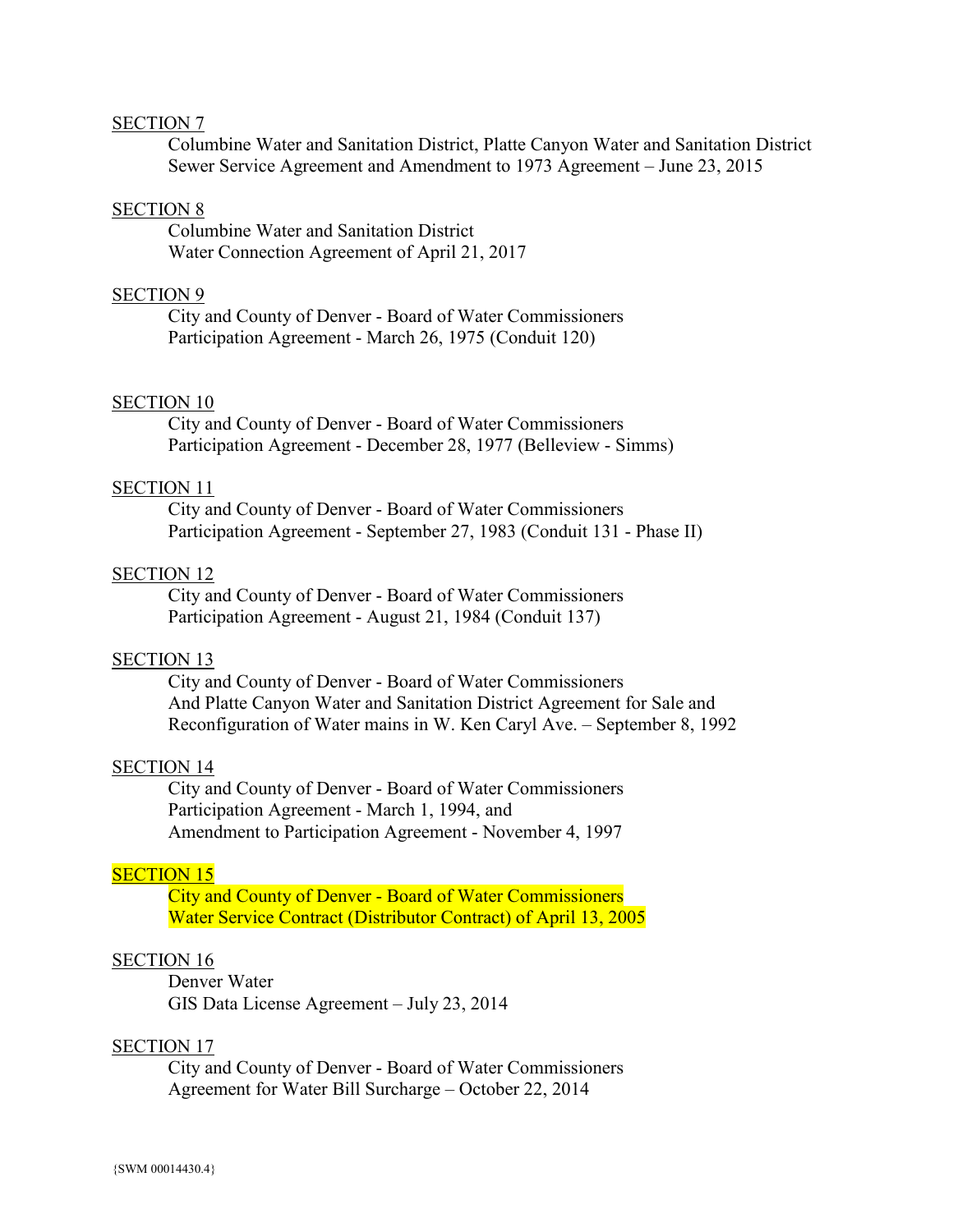# SECTION 18

City and County of Denver – Board of Water Commissioners Integrated System Distributor Agreement – June 22, 2018

# SECTION 19

Grant Water and Sanitation District (Castlewood Investment Co.) Sewer Agreement - August 14, 1962

# SECTION 20

Grant Water and Sanitation District

Agreement for Sale and Purchase of Water Main - June 24, 1983

(Amends Sewer Agreement of August 14, 1962)

# SECTION 21

Grant Water and Sanitation District Sewer Agreement of September 22, 2000 (Clarifies provisions of the Sale and Purchase of Water Main Agreement of Jun 24, 1983)

#### SECTION 22

Grant Water and Sanitation District Third Amendment to Sewer Agreement dated September 23, 2011 (Amends the Agreements of June 24, 1983 and September 22, 2000)

## SECTION 23

Ken Caryl Ranch Water and Sanitation District Sewer Service Agreement - December 19, 1973

# **SECTION 24**

City of Littleton Sewer Service Agreement - August 15, 1969

## SECTION 25

City of Littleton Sewer Service Agreement - August 15, 1983 Addendum to Sewer Service Agreement of August 15, 1983 dated April 18, 2017

#### SECTION 26

City of Littleton Sewer Connector's Agreement (Sanitary Sewer District No. 7) - September 20, 1988

#### **SECTION 27**

City of Littleton Addendum to Sewer Connector's Agreement of September 20, 1988 (Amends the Sewer Connector's Agreement of August 15, 1969)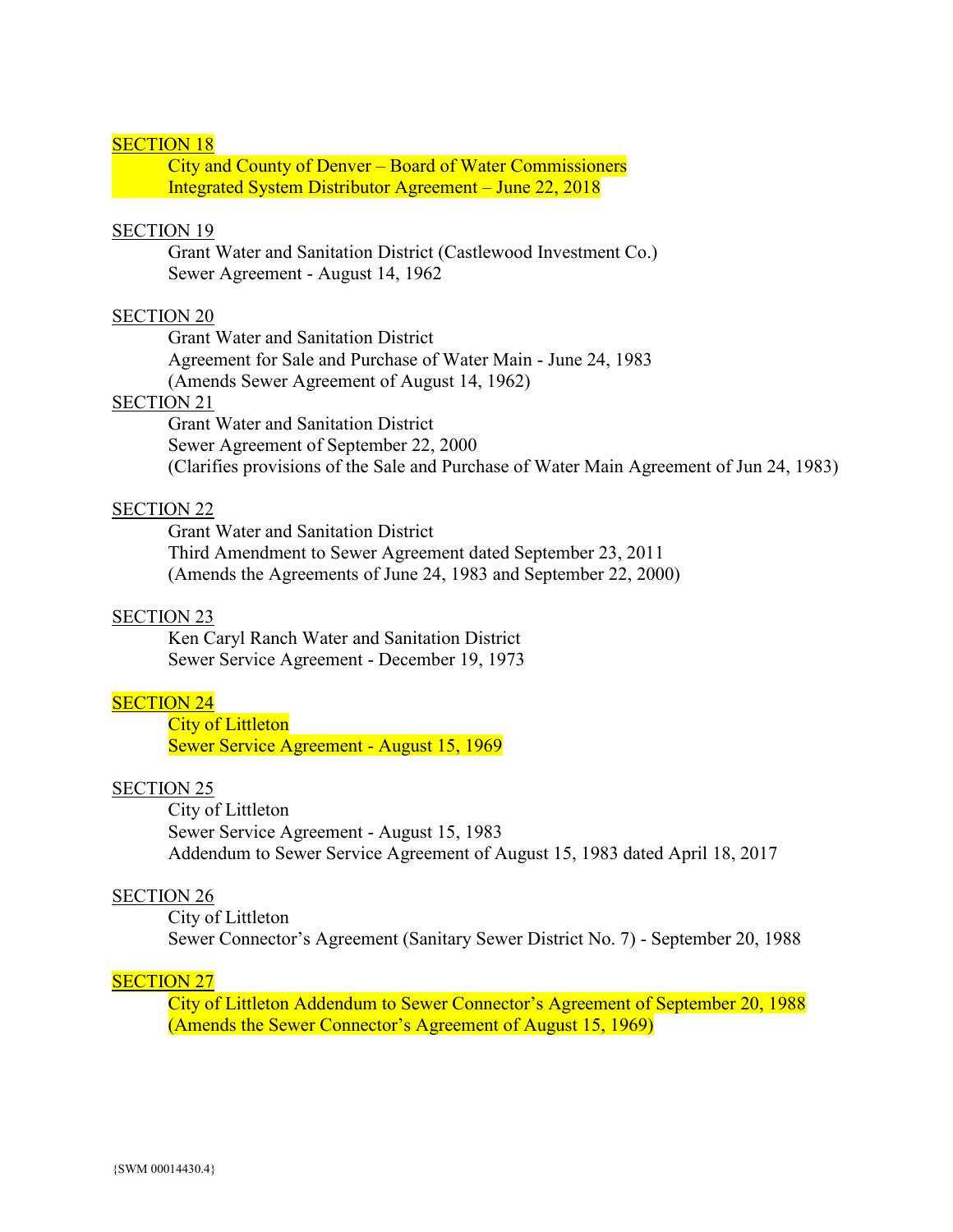#### SECTION 28

Meadowbrook-Fairview Metropolitan District Sewer Service Agreement of 1976

## SECTION 29

Meadowbrook-Fairview Metropolitan District Sewer Service Agreement of July 15, 1981 (Meadow Drive Sewer Agreement)

#### SECTION 30

Meadowbrook-Fairview Metropolitan District and Meadowbrook Water District Agreement of December 15, 1983 (Common Border Agreement)

### SECTION A.1

Meadowbrook-Fairview Metropolitan District and Meadowbrook Water District First Amendment to Agreement of December 15, 1983 (undated)

# SECTION A.2

Meadowbrook-Fairview Metropolitan District Sewer Agreement of July 25, 1997 (Amends the Sewer Agreement of July 15, 1981)

# SECTION A.3

Meadowbrook-Fairview Metropolitan District Amendment to July, 1976 Agreement dated September 26, 1997

# SECTION A.4

Meadowbrook-Fairview Metropolitan District and Meadowbrook Water District Amendment to Agreement of December 15, 1983 dated July 28, 1998

# SECTION A.5

Meadowbrook-Fairview Metropolitan District Second Amendment to July, 1976 Agreement dated April 23, 1999

#### SECTION A.6

Platte Canyon Water and Sanitation District Sewer Agreement - April 10, 1962

#### SECTION A.7

Platte Canyon Water and Sanitation District Acknowledgement and Consent to Connect 81 Single-Family Taps to Columbine Interceptor (Millbrook) - April 23, 1981

# SECTION A.8

Platte Canyon Water and Sanitation District and Dutch Creek Homeowner's Association Sewer Service Agreement of May 13, 1991

#### SECTION A.9

Platte Canyon Water and Sanitation District Restated and Amended Intergovernmental Agreement for Services – August 22, 2014